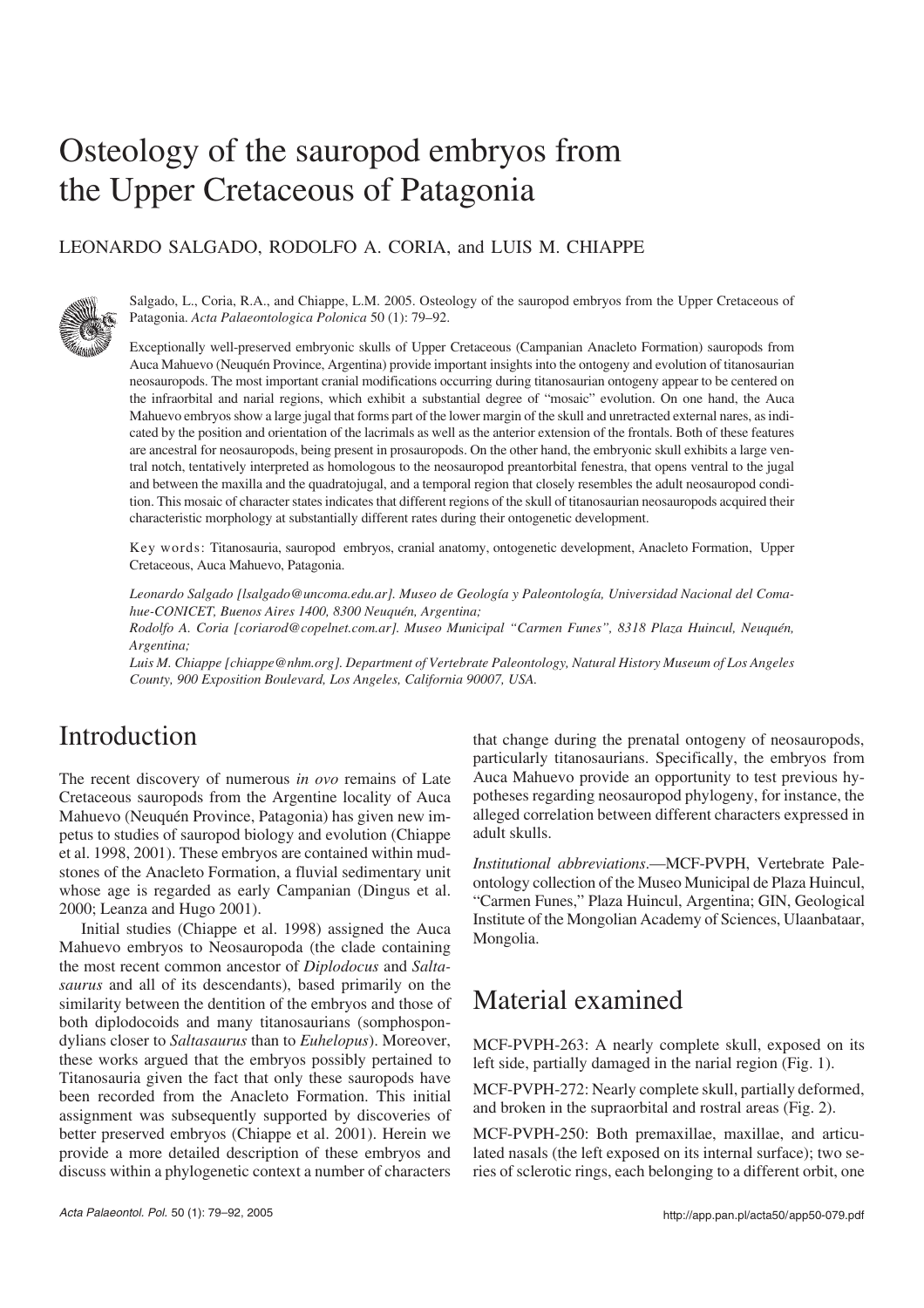formed by at least five plates, the other by at least three plates; an incomplete frontal; a complete right parietal; a postorbital; a possible squamosal; an incomplete mandible, possibly a dentary, dorsally exposed; over 30 variably pre− served, scattered teeth; and many unidentified appendicular elements (Fig. 3).

MCF−PVPH−113a: Part of a nasal; a possible prefrontal; a lacrimal; both frontals fused after death by diagenetic pro− cesses; unidentified long bones.

MCF−PVPH−113b: ?Left premaxilla and maxilla; part of the left jugal; a possible squamosal articulated to a quadrate (possibly the left); and possible fragments of the right squa− mosal and quadrate (though parts of the parietal and post− orbital could also be present).

MCF−PVPH−264: Both maxillae, the left articulated to its corresponding premaxilla; both frontals; part of a parietal; both jugals; an articular; and unidentified bones.

MCF−PVPH−262: Right premaxilla; both maxillae, though fragmentary, one of them with at least four teeth implanted; nasals; frontal; a possible postorbital; right jugal; squamosal; unidentified bones.

MCF−PVPH−147: Complete skull, somewhat deformed.

## **Description**

The embryonic skull is dorsoventrally high and antero− posteriorly short, roughly triangular in lateral view (Figs. 1, 2). Due to the incompleteness of MCF−PVPH−272, MCF−PVPH− 263, and MCF−PVPH−147 (the best−preserved specimens) some measurements were obtained through a combination of all specimens. Accordingly, the dorsoventral skull height, measured through the middle of the orbit, ranges from approx− imately 57% (MCF−PVPH−263) to 51% (MCF−PVPH−272) the anteroposterior length of the skull. These proportions roughly match those in *Camarasaurus*(greater than 55%) and contrast those in *Diplodocus* (less than 45%). In spite of the fact that the holotype of *Nemegtosaurus mongoliensis*is an es− sentially complete skull (Nowiński 1971), this ratio cannot be established for this specimen, because the quadratojugal is somewhat displaced from its original position (Salgado and Calvo 1997). However, in GIN 100/402, a skull assigned to *Nemegtosaurus* that is housed in Ulaanbataar, Mongolia, the length from the anterior end of the snout to the posterior mar− gin of the paraoccipital process is ~570 mm, and the height at the middle of the orbit is  $\sim$  240 mm (personal observation); this is less than 50% the length. This ratio is somewhat lower than in the embryos from Auca Mahuevo. Although the skull of *Rapetosaurus* is incomplete, it appears proportionally similar to the embryos described herein, the skull height being 54% its length (Curry Rogers and Forster 2001: fig. 1).

The orbit of the titanosaurian embryos is large, compris− ing more than one−third of the skull length, as seen in MCF− PVPH−263, 272, and 147. The roughly triangular antorbital

fenestra is bordered anteriorly by the maxilla, and ventrally and posteriorly by the jugal and lacrimal, respectively (Figs. 1, 2). The orbit is enclosed ventrally by the jugal, anteriorly by the lacrimal, dorsally by the frontal, and posteriorly by the postorbital. Although the prefrontal cannot be definitively distinguished within the available specimens, a bone that could be identified as such is present in MCF−PVPH−272 (Fig. 2) and MCF−PVPH−250 (Fig. 3). If correctly identified, the prefrontal would have contributed to the anterodorsal margin of the orbit. The infratemporal fenestra is defined by the postorbital anteriorly, the quadratojugal ventrally and the squamosal and quadrate posteriorly. The supratemporal fenestra is anteromedially delimited by the parietal, laterally by the postorbital, and posteriorly by the squamosal (MCF− PVPH−263 and MCF−PVPH−272) (Figs. 1, 2).

**Premaxilla**.—Specimens MCF−PVPH−250, 263, 113b, 272, 262, and 147 provide detailed information on the premaxilla. The proportions of this bone are similar to the premaxilla of *Nemegtosaurus* and the specimen from Salitral Moreno (Río Negro Province, Argentina) described by Coria and Chiappe (2001). The premaxilla is relatively mediolaterally wide and subtriangular in lateral view. The angle formed between the medial and lateral margins is greater than 25°, similar to the condition in *Brachiosaurus* (30°) and differing from diplo− docids (10°) and *Nemegtosaurus* (18°) (Upchurch 1999).

As shown in MCF−PVPH−113b (Fig. 4D) and MCF− PVPH−262 (Fig. 4E), the dentigerous margin of the pre− maxilla bears four alveoli, as in all sauropods. In medial view, on the maxillary margin, a distinct cotylar surface is developed near the dorsoventral midline of the element (Fig. 4D, E). The anteromedial process of the maxilla articulates on this cotylus, as seen in MCF−PVPH−113b (Fig. 4D) and less clearly in MCF−PVPH−147. To the best of our knowl− edge, such a cotylar structure of the premaxilla has not been reported in any other sauropod, although it seems to be pres− ent in some basal sauropodomorphs (e.g., *Mussaurus*, Bona− parte and Vince 1979: fig. 2).

Many specimens preserve disarticulated premaxillae. In MCF−PVPH−263 (Fig. 4B), MCF−PVPH−147 (Fig. 4C), MCF−PVPH−113b (Fig. 4D), and MCF−PVPH−272 (Fig. 2), the premaxilla and maxilla are preserved in articulation. In lateral view, the anterior margin of the premaxilla is sigmoid, or "stepped", as termed by Wilson and Sereno (1998) (this "step" cannot be observed in MCF−PVPH−147, Fig. 4C). As shown by MCF−PVPH−250 (Fig. 3), the posterodorsal pro− cess of the premaxilla appears shorter and less developed than in *Camarasaurus*, *Nemegtosaurus* (MGI 100/402), and *Diplodocus* (Wilson and Sereno 1998).

**Maxilla**.—The maxilla is one of the largest bones of the skull and perhaps the best represented within the studied sample. This bone has two ascending processes. The posterior one, well−preserved in MCF−PVPH−264 (Fig. 4A), MCF−PVPH− 263 (Fig. 4B), MCF−PVPH−147 (Fig. 4C), MCF−PVPH− 113b (Fig. 4D), MCF−PVPH−250 (Fig. 4F), and partially in MCF−PVPH−272 (Fig. 2), is larger. This process bounds the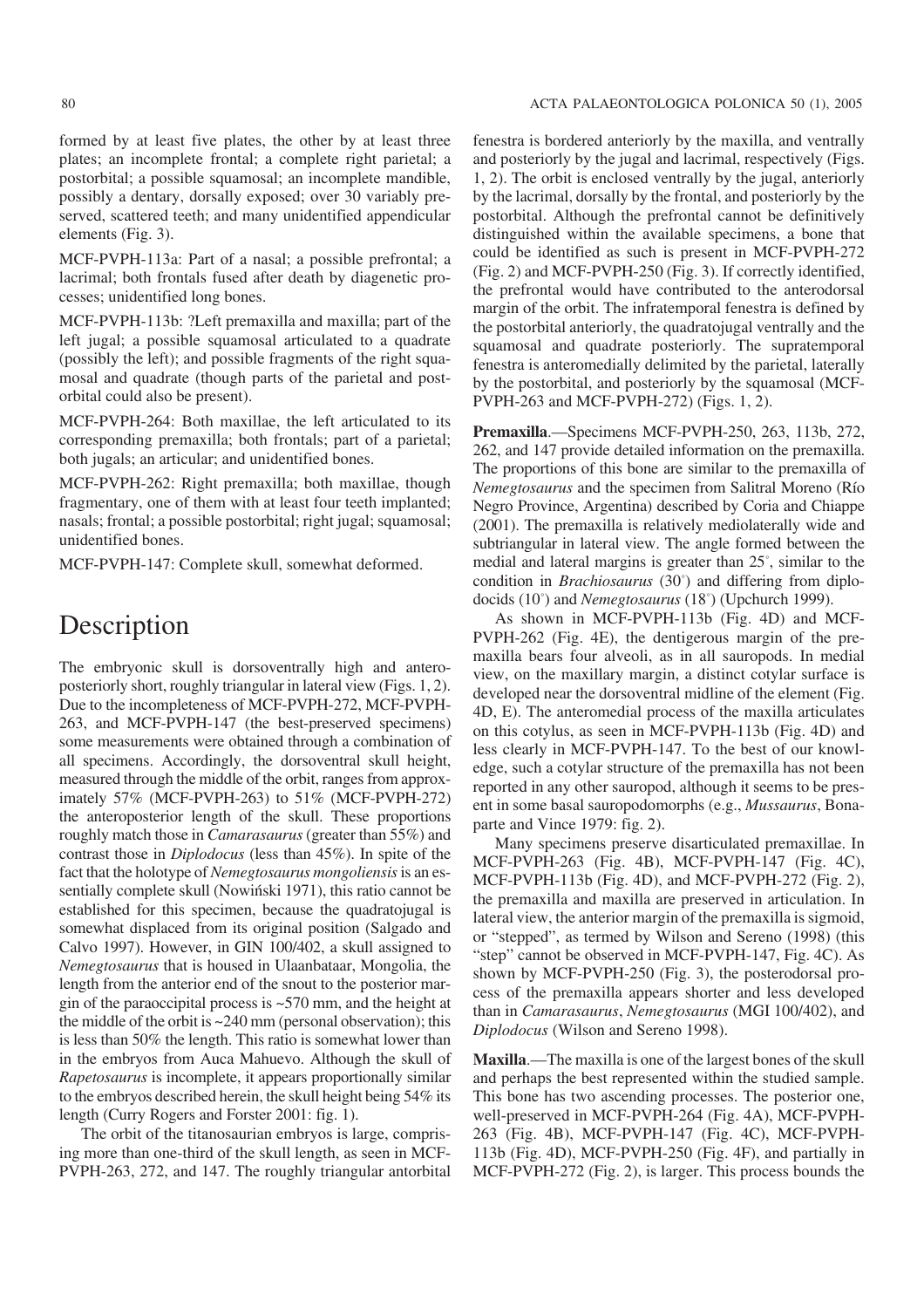

Fig. 1. Titanosaurian sp. indet. MCF−PVPH−263, photograph (**A**) and interpretative drawing (**B**) in left lateral view.

antorbital fenestra anteriorly. Identifying the correct homo− logy between these processes and the structures present in adult sauropod maxillae is difficult. We tentatively identify the posterior process as the homologue of the single ascend− ing process of the adult sauropod maxilla, as both of these structures bound the antorbital fenestra anteriorly. If this in− terpretation is correct, then the embryonic anterior process can be interpreted as homologous to the floor of the narial fossa in adult skulls. The main body of the maxilla has two other posteriorly directed processes. As is seen in MCF− PVPH−264 (Fig. 4A), the dorsal process is longer. In MCF−

PVPH-263, the dorsal process has an extensive dorsal contact with the anterior process of the jugal, virtually excluding the maxilla from the ventral margin of the antorbital fenestra (Fig. 1). Both posterior processes of the maxilla are con− nected anteriorly by a thin lamina. In the laterally exposed maxillae of MCF−PVPH−263 (Fig. 4A) and MCF−PVPH−263 (Fig. 4B), these posterior processes define a space, which we interpret as homologous to the preantorbital fenestra of adult neosauropods (Witmer 1997: fig. 17). However, we do not discard that at least a portion of this ventral notch corre− sponds to the space enclosed by the highly arched post-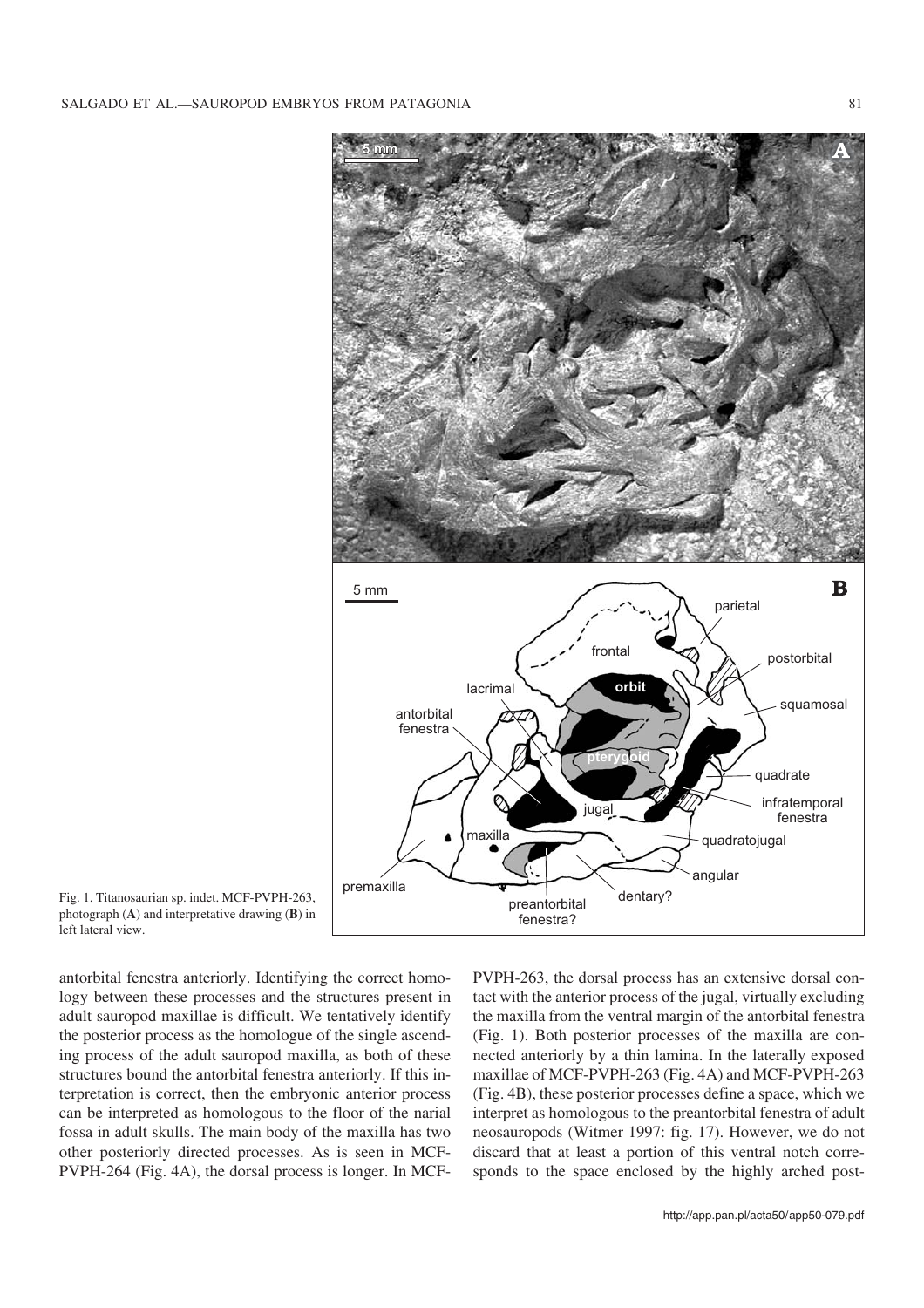

Fig. 2. Titanosaurian sp. indet. MCF− PVPH−272, photograph (**A**) and inter− pretative drawing (**B**) in left lateral view.

dentigerous portion of the maxilla in adult titanosaurian skull (Chiappe et al. 2001). Unlike the diplodocids *Diplodocus* and *Apatosaurus*, the embryonic specimens MCF−PVPH− 250, MCF−PVPH−264, and MCF−PVPH−113b do not show any trace of maxillary processes that articulate tightly with the vomer (Berman and McIntosh 1978).

The maxilla has an anterior projection that can be seen in MCF−PVPH−264 (Fig. 4A), MCF−PVPH−113b (Fig. 4D),

and MCF−PVPH−250 (Fig. 4F). In the cases in which the maxilla has been preserved articulated to the premaxilla, this projection is only observed in medial view, e.g., MCF− PVPH−113b (Fig. 4D). Although the surface ventral to the level of the anterior projection varies in size in different spec− imens, e.g., it is greater in MCF−PVPH−113b (Fig. 4D) than in either MCF−PVPH−250 (Fig. 4F) or MCF−PVPH−264 (Fig. 4A), it cannot be determined whether this variation is taxo−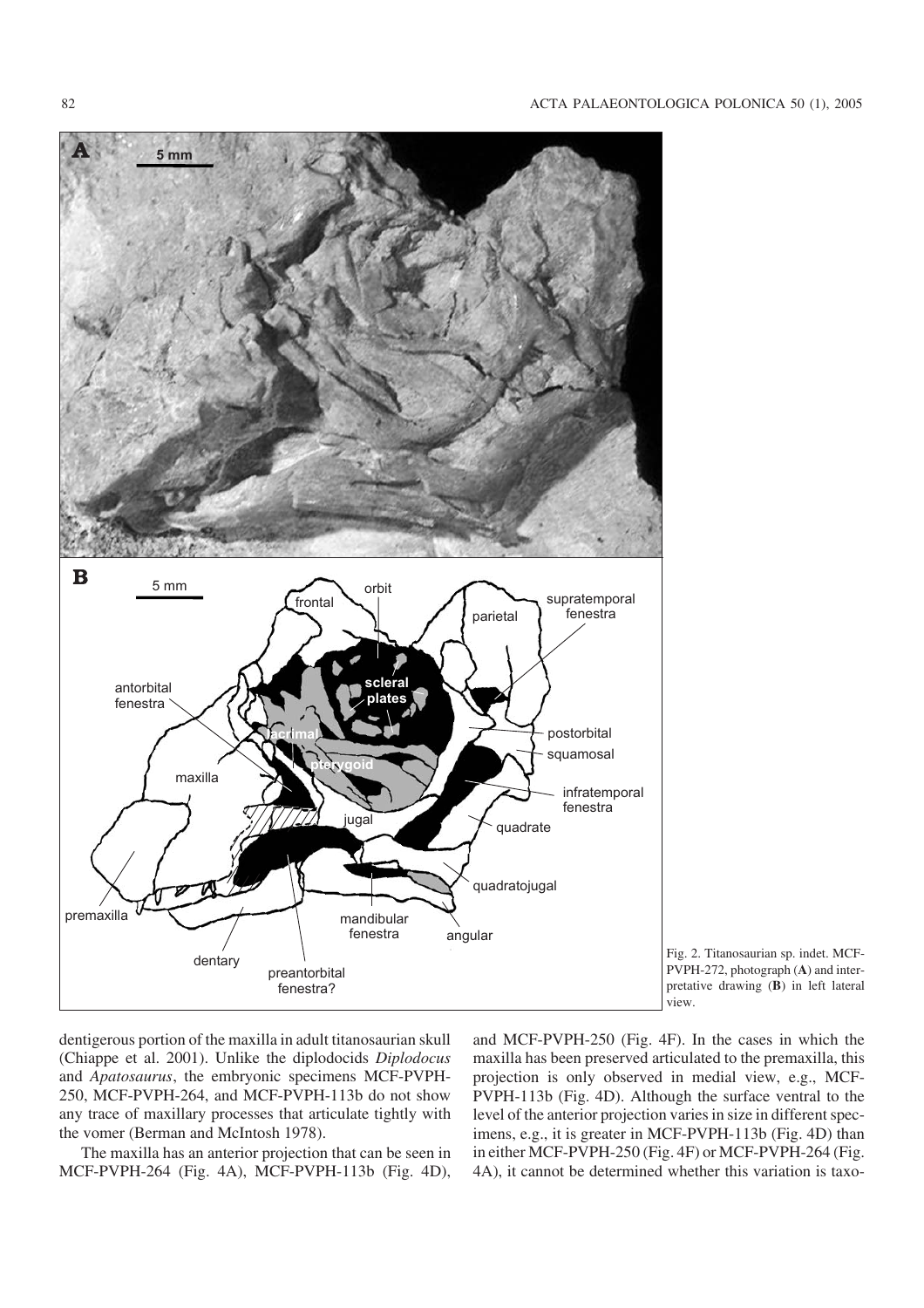nomic, ontogenetically related or due to preservational artifacts.

In MCF−PVPH−250, the medial surface of the maxilla is exposed. On the posterior half of the bone, there is a longitu− dinal ridge, oblique to the anteroposterior axis (Fig. 4F) that possibly corresponds to the "processus palatinus" for articu− lation with the palatines (Witmer 1997). However, this ridge cannot be observed on the medial face of the left maxilla in MCF−PVPH−264.

The maxilla of MCF−PVPH−272 shows five teeth and enough space anteriorly to accommodate two or three more (Fig. 2). Five teeth are also present in a bone that appears to be the maxilla of MCF−PVPH−262. In MCF−PVPH−263, two small teeth are placed just anterior to the anterior margin of the structure interpreted as the preantorbital fenestra (Fig. 1). In MCF−PVPH−250, the ventral margin of the left maxilla has at least five alveoli posterior to the base of the posterior ascending process (Fig. 4F). This feature indicates that the maxillary tooth row would have extended posterior to the an− terior margin of the antorbital fenestra. This condition is comparable to that in *Shunosaurus*, *Camarasaurus*, and *Euhelopus* but differs from the condition in diplodocoids and adult titanosaurians (e.g., *Nemegtosaurus*), in which the teeth are confined to an area anterior to the anterior margin of the antorbital fenestra (Coria and Salgado 1999). The ant− orbital fenestra of *Rapetosaurus* is uniquely expanded over the tooth row (Curry Rogers and Forster 2001: 530).

**Nasal**.—The nasals are relatively well−represented. In MCF− PVPH−250 (Fig. 3), both nasals have been preserved in articu− lation with the premaxillae. Anteriorly, these bones bend ven− trally, whereas posteriorly, they are rather straight.

Although the narial region is not preserved in any of the specimens, it is possible to infer that the external nares were not retracted above the orbits, given the strong forward incli− nation of the lacrimal (MCF−PVPH−263 [Fig. 1], MCF− PVPH−272 [Fig. 2], and MCF−PVPH−147) that usually con− tacts the posterior end of the nasals, and the anterior extension of the frontals over the anterodorsal margin of the orbit.

**Prefrontal**.—Probable prefrontals are observed in speci− mens MCF−PVPH−113a, MCF−PVPH−250 (Fig. 3), and MCF− PVPH−272 (Fig. 2). These bones are placed in a more ante− rior position than in other sauropods.

**Lacrimal**.—The lacrimal is a long bone that forms the anteroventral corner of the orbit. The dorsal and ventral ends are somewhat anteroposteriorly expanded, MCF−PVPH−263 (Fig. 1) and MCF−PVPH−272 (Fig. 2). The articulations of the lacrimal cannot be established in any of the specimens. As mentioned above, the lacrimal forms the posterodorsal margin of the antorbital fenestra. Ventrally, it articulates with the corresponding process of the jugal.

**Sclerotic ring**.—Remains of scleral ossicles are seen in MCF−PVPH−250 (Fig. 3) and in MCF−PVPH−272 (Fig. 2). The scleral ossicles are quadrangular and at least some of them are partially imbricated. In MCF−PVPH−250, two series

of scleral ossicles are preserved, one formed at least by five elements, and the other at least by three (Fig. 3).

**Frontal**.—The frontals are well−represented in MCF−PVPH− 263 (Fig. 1), MCF−PVPH−113a, and MCF−PVPH−264. Like the parietals, they are relatively mediolaterally wide but nar− row dorsal to the orbital margin, e.g., MCF−PVPH−263, MCF− PVPH−113a, and MCF−PVPH−264. A parietal fenestra opens between the frontal and parietal in MCF−PVPH−263 (Fig. 1). This condition is likely an ontogenetically variable feature.

**Parietal**.—In dorsal view, the parietal is posteriorly broad. The descending process for the squamosal is robust, and it posteriorly encloses the supratemporal fenestra. The antero− lateral process of the parietal anteriorly surrounds the supra− temporal fenestra, MCF−PVPH−250 (Fig. 3). Posteriorly, the parietal thickens dorsoventrally at the interparietal suture, as in other sauropods (Salgado and Calvo 1992).

**Postorbital**.—The postorbital has an inverted L− shape, with the ventral end directed slightly anteriorly, MCF−PVPH−263 (Fig. 1), 272 (Fig. 2), and 147. This inclination, however, is less marked than that in adult sauropods. This morphology positions the anteroventral extreme of the infratemporal fenestra ventral to the posterior portion of the orbit. The pro− cess for the jugal is long and narrow. The posterior process articulates with the squamosal, as seen in MCF−PVPH−263 (Fig. 1) and MCF−PVPH−272 (Fig. 2). The postorbital articu− lates with the frontal anteriorly (MCF−PVPH−263).

**Jugal**.—The jugal is a relatively long bone that dorso− ventrally narrows near its anteroposterior midline (Fig. 5). It is tetraradiate, with two anterior and two posterior processes. The anterodorsal process articulates with the posteroventral corner of the lacrimal, as shown in MCF−PVPH−272 (Fig. 2). The anteroventral or anterior process of this bone articulates with the posterodorsal process of the maxilla (Fig. 1) and the jugal posterodorsal process articulates with the postorbital (Fig. 2). The posteroventral process appears to have con− tacted the quadratojugal, as suggested by MCF−PVPH−263 (Fig. 1) and MCF−PVPH−272 (Fig. 2). The jugal process for the lacrimal is shorter than its process for the maxilla. In MCF−PVPH−264, an element is present close to the right maxilla that we interpret as a right jugal. It preserves the short process for the lacrimal and the longer, anteriorly expanded anterior process for the maxilla (Fig. 5A). Both the main body of the jugal and its process for the lacrimal form the ventral margin of the orbit. In turn, the anterior process of the jugal delineates the ventral margin of the antorbital fenestra, located ventral to the ventral margin of the orbit. In contrast to the condition in adult sauropods, the jugal of these embry− onic titanosaurians forms part of the ventral margin of the skull, because the maxilla and quadratojugal do not contact each other ventral to the orbit (Chiappe et al. 2001).

**Quadratojugal**.—As in other dinosaurs, the quadratojugal forms the posteroventral corner of the skull (Figs. 1, 2). The anterior end of this bone is somewhat expanded, a condition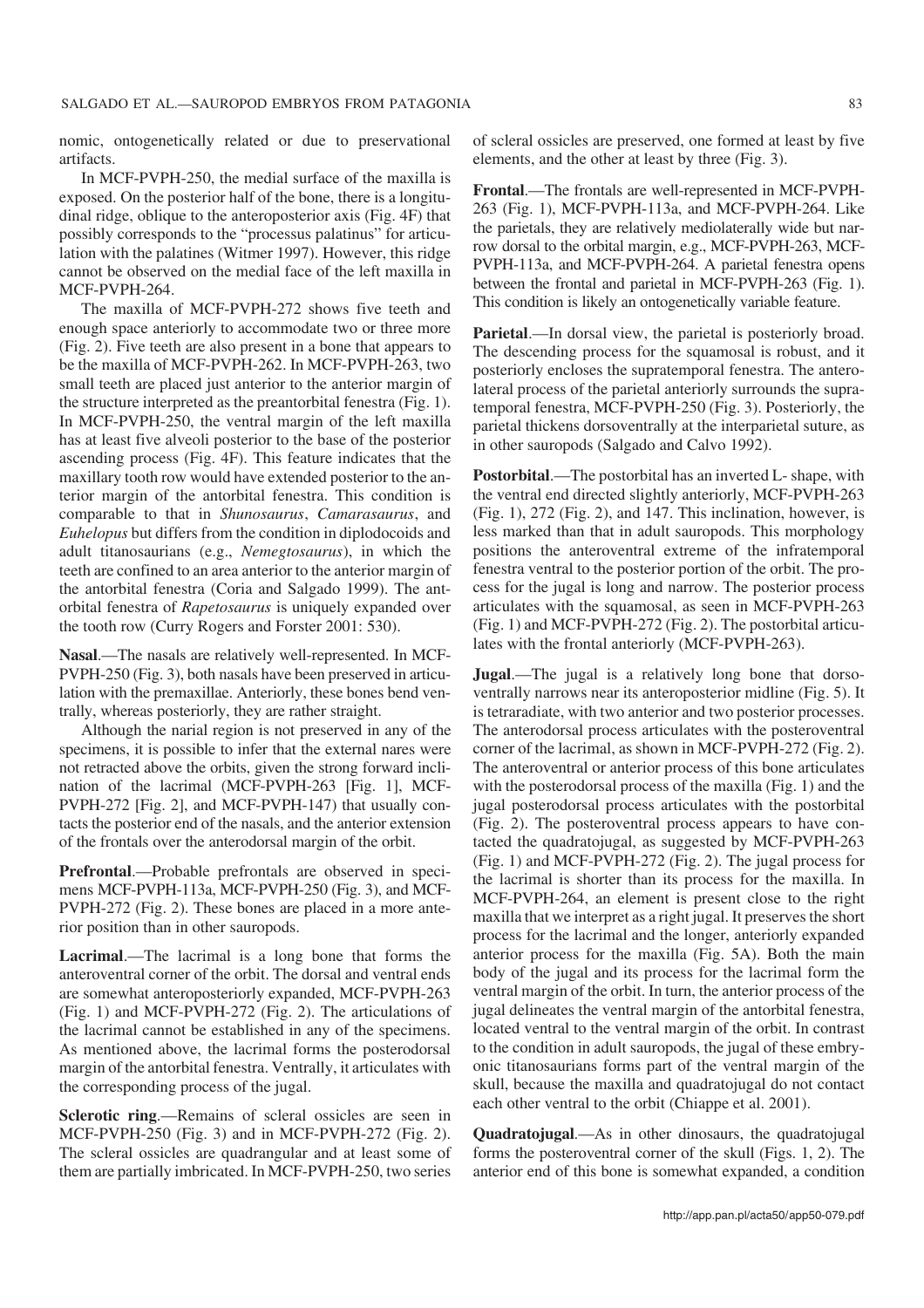

Fig. 3. Titanosaurian sp. indet. MCF−PVPH−250, photograph (**A**) and interpretative drawing (**B**).

synapomorphic of eusauropods (Wilson and Sereno 1998). As observed in MCF−PVPH−272 (Fig. 2) and less clearly in MCF-PVPH-263 (Fig. 1) and MCF-PVPH-147, the quadratojugal does not extend anteriorly beyond the middle of the or− bit, a condition shared with *Nemegtosaurus* and that contrasts the condition in diplodocids (Wilson and Sereno 1998, fig.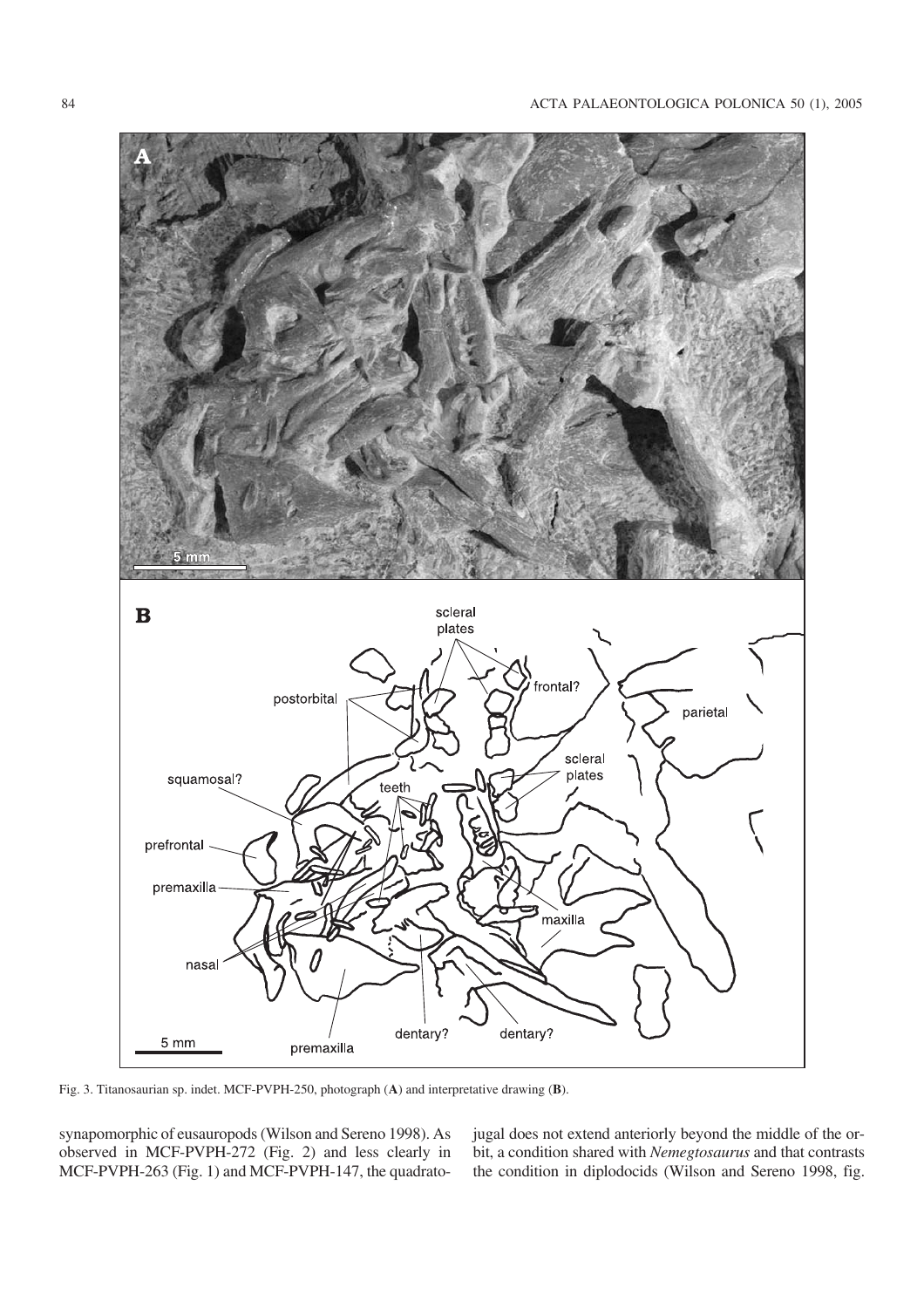6A). The anterior articulation of the quadratojugal is obscured due to the poor preservation of this portion of the skull in most specimens. The dorsal process of the quadratojugal is short and does not contact the squamosal, as is evident in MCF− PVPH−263 (Fig. 1) and MCF−PVPH−272 (Fig. 2).

**Quadrate**.—The quadrates are represented in MCF−PVPH− 263 (Fig. 1), MCF−PVPH−272 (Fig. 2), and possibly in MCF− PVPH−113b. The lack of contact between the squamosal and quadratojugal exposes the quadrate in the lateral view. This bone is somewhat anteroventrally−posterodorsally inclined, with its posterodorsal end anteroposteriorly expanded, as can be seen in MCF−PVPH−272 (Fig. 2). In this specimen, the pterygoid wing of the quadrate is apparently less developed than in other sauropods (Wilson and Sereno 1998: figs. 6, 7).

**Squamosal**.—The squamosal is a well−ossified, L−shaped bone that articulates anteriorly with the parietal and the postorbital and ventromedially with the quadrate. There is no contact between the squamosal and the quadratojugal. As can be seen in MCF−PVPH−272 (Fig. 2), the squamosal pos− teriorly bounds the supratemporal fenestra, contacting the posterolateral processes of the parietal.

In MCF−PVPH−262, there is a well−preserved left squa− mosal, medially exposed. Both the articulation for the post− orbital and the longitudinal groove for the quadrate can be clearly seen. In this specimen, the ventral process of the squamosal is relatively long and distally robust, as is also the case in MCF−PVPH−263 (Fig. 1). In MCF−PVPH−113b both squamosals appear to be preserved in articulation with the quadrates.

**Palate**.—Through the orbits of MCF−PVPH−263 (Fig. 1), MCF−PVPH−272 (Fig. 2), and less clearly in MCF−PVPH− 147, some palatal elements can be observed. Bones that are in− terpreted as pterygoids are long and anteriorly directed, curv− ing and expanding posteriorly. Part of the pterygoid wing for the ectopterygoid is seen in MCF−PVPH−263 (Fig. 1).

**Mandible**.—The mandible is poorly represented. In MCF− PVPH−250, there are some elongate bones that are interpreted to be parts of the lower jaw (Fig. 3). One of these, possibly a right dentary, possesses a series of three alveoli. Another, pos− teriorly flat element of MCF−PVPH−250 resembles the denta− ry of *Antarctosaurus wichmannianus*. In MCF−PVPH−263, there is a bone placed between the maxilla and the quadrato− jugal that is interpreted as a dentary, broken and dorsally dis− placed (Fig. 1). In MCF−PVPH−272, the lower jaw, though in− complete, is articulated to the skull (Fig. 2). In general, the mandible is low, as has been described for some titanosaurians (Huene 1929; Powell 1986; Coria and Salgado 1999). The number and placement of the dentary teeth remain unknown.

A large external mandibular fenestra is partially visible in MCF−PVPH−272 (Fig. 2). The retroarticular process appears to be short, as suggested by MCF−PVPH−263 (Fig. 1), 264, and 272 (Fig. 2), unlike the condition in some adult titano− saurians (Coria and Salgado 1999).

**Dentition**.—All teeth of the embryos studied herein are nar− row and subcylindrical (Chiappe et al. 1998). Their different thicknesses are interpreted as an indication of their differing positions in the jaws. As in other neosauropods, the crowns are devoid of marginal denticles (Chiappe et al. 1998; Wilson and Sereno 1998). Although their total number remains un− known, more than 30 scattered teeth are preserved in MCF− PVPH−250 (Fig. 3).

**Appendicular bones**.—Although in most studied speci− mens, appendicular elements are preserved in addition to portions of the skull, the anatomical information provided by the former is minimal. In general, postcranial elements pres− ent a lesser degree of ossification than the skull bones. In MCF-PVPH-250, there are seven preserved limb bones that remain unidentified. The longest bones show unossified, slightly expanded extremities.

### Discussion

The morphology of bones represented in more than one spec− imen (premaxillae, maxillae, nasals, parietals, postorbitals, and jugals) is essentially constant; the minor differences ob− served among these elements can be explained in terms of their differing degrees of preservation. The three complete skulls available (MCF−PVPH−147, 263, and 272) are identi− cal in their basic morphology, having the same proportions and similarly oriented fenestrae delimited by the same ele− ments. Although the range of intraspecific variation in titano− saurian skulls is unknown, we believe that the embryonic ev− idence does not indicate the presence of more than one sauropod species at Auca Mahuevo.

All the embryos present the same degree of ontogenetic development. In general, periosteal bone is well−developed in the skull, whereas it is poorly preserved in the limb bones. Bellairs and Osmond (1998) stated that, in chickens, verte− bral ossification initiates by day 13 of embryonic develop− ment, whereas skull (day 9) and limb bones begin to ossify earlier. At approximately the 14th day, roughly one day after the onset of vertebral ossification, "most of the skull bones have undergone at least some ossification" (Bellairs and Os− mond 1998: 95); the shafts of the limb bones are also well−os− sified at this stage. The sclerotic ring, in turn, is ossified by day 12. If the relative timing of ossification in the Auca Mahuevo embryos is similar to that in chickens, we are forced to conclude that these titanosaurian embryos died after their skulls and limb bones had reached a substantial degree of ossification, but before their vertebral columns became ossified to any appreciable degree.

The fact that the nares are not retracted and that the quadrates are anteroventrally inclined suggests that these characters are phylogenetically independent, as claimed by Upchurch (1999) (*contra* Salgado and Calvo 1997).

Britt and Naylor (1994) described materials assigned to *Camarasaurus*, which they interpreted as embryonic based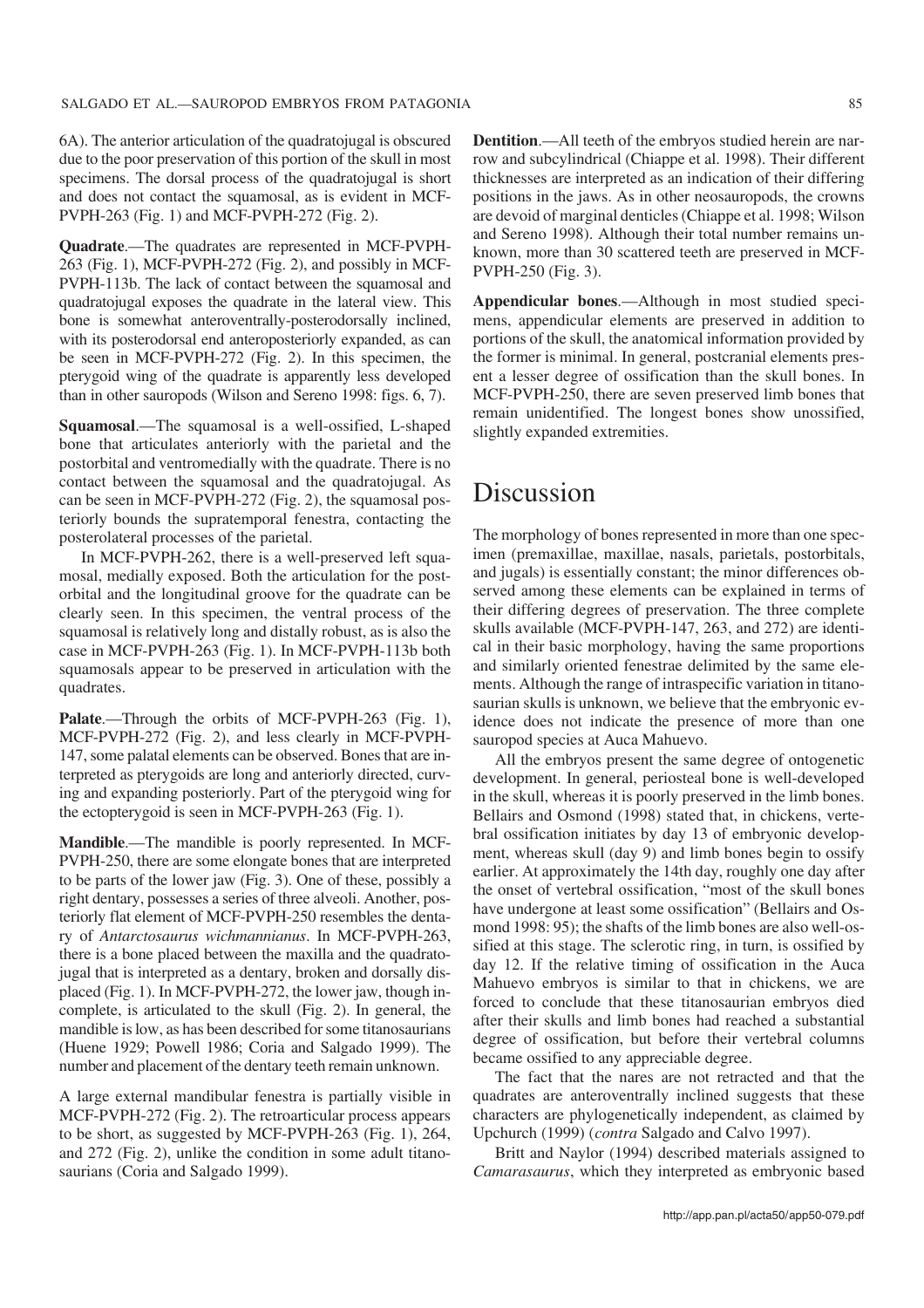

Fig. 4. Titanosaurian embryonic premaxilla−maxilla complex. **A**. MCF−PVPH−264 (reversed). **B**. MCF−PVPH−263. **C**. MCF−PVPH−147 (reversed). **D**. MCF−PVPH−113b. **E**. MCF−PVPH−262. **F**. MCF−PVPH−250 (reversed).

primarily on the presence of unerupted teeth. Nonetheless, the unquestionably embryonic materials described herein show that, at least in some titanosaurians, the teeth erupted prior to hatching.

Interestingly, in addition to juvenile characters, the em− bryos from Auca Mahuevo display a mosaic of features that have been recognized as synapomorphies of groups of vary− ing degrees of inclusiveness. Below, we examine each char− acter from a phylogenetic standpoint. For the purposes of the present discussion, we have ordered the series of characters as follows: (1) characters attesting to the juvenile condition of the embryos, (2) characters absent in adult sauropodo−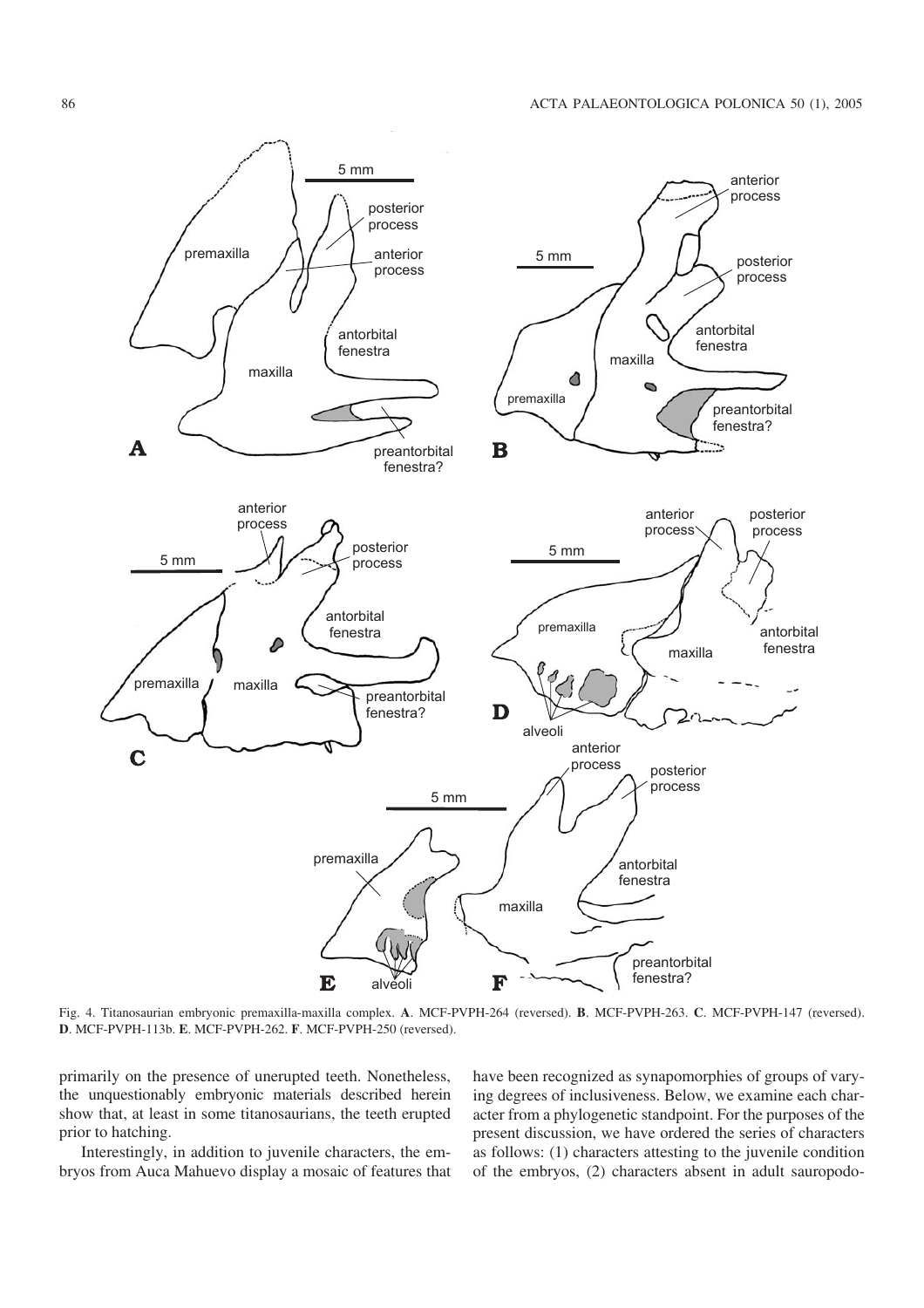morphs, (3) eusauropod synapomorphies, (4) characters ab− sent in adult eusauropods, (5) neosauropod synapomorphies, (6) characters absent in adult neosauropods, (7) titanosaurian synapomorphies, and (8) characters absent in adult titanosaurians.

#### Characters attesting to the juvenile condition of the embryos

**Parietal fenestra**.—In MCF−PVPH−263, there is an opening (that is certainly not the result of a fracture) between the pari− etal and the frontal, which is more elongate mediolaterally than rostrocaudally (Fig. 1). The existence of a frontoparietal opening in sauropods has been previously discussed by a number of authors. It existence has been proposed in *Diplo− docus*(Holland 1924), *Camarasaurus*(White 1958), *Dicraeo− saurus*, and *Amargasaurus* (Salgado and Calvo 1992), but only in the last two genera does the fenestra remain open in adults. In the other taxa it is apparently only present in immature individuals.

**Relatively large orbit**.—In juvenile dinosaurs, as in most vertebrates, the orbit is proportionally large with respect to the skull length. In the studied embryos, the specimens pre− serving the skull show orbits with sizes at least 50% of the skull length.

**Incomplete ossification of the periosteum**.—This is partic− ularly evident in the long bones, whose periosteum exhibits the porous appearance typical of embryonic and neonate archosaurs (Bennett 1993; Sanz et al. 1997; Horner 2000; Ricqlès et al. 2000).

#### Characters absent in adult sauropodomorphs

**Jugal participation in the rim of the antorbital fenestra**.— The extensive participation of the jugal in the antorbital fenestra embryos described herein is unusual in adult sauro− podomorphs, only present apomorphically in diplodocids (Wilson and Sereno 1998: fig. 6). Apparently, the maxillary process of the jugal, well−developed in the titanosaurian em− bryos, is reduced during ontogeny. A less likely explanation is that the elongate anterior process of the jugal is an autapo− morphy of the Auca Mahuevo titanosaurian.

#### Eusauropod synapomorphies

**Jugal process of the postorbital much longer than the anteroposterior extent of its dorsal end**.—The embryos from Auca Mahuevo have a postorbital with a long jugal pro− cess. The plesiomorphic condition, typical of basal sauro− podomorphs, is a short jugal process of the postorbital. Al− though Gauthier (1986) proposed a long jugal process as a sauropod synapomorphy, the absence of cranial material in *Vulcanodon karibaensis* necessitates that it is an eusauropod synapomorphy (Wilson and Sereno 1998).

**Snout with stepped anterior margin**.—Wilson and Sereno (1998) and Wilson (2002) proposed the character "snout with stepped anterior margin" as a synapomorphy of the Eusauropoda. They suggested that the "step" would have be− come more pronounced during ontogeny. In fact, in some adult titanosaurians, the "step" is conspicuous (Coria and Chiappe 2001), but it is moderately developed or even non− existent in other species (e.g., *Malawisaurus* and *Rapeto− saurus*) (Wilson and Sereno 1998; Curry Rogers and Forster 2001: 531). The "step" is present in the embryos MCF− PVPH−263, MCF−PVPH−272, and less clearly in MCF− PVPH−250 and MCF−PVPH−262.

**Squamosal−quadratojugal contact absent**.—Wilson and Sereno (1998) interpreted this condition as a synapomorphy of the Eusauropoda, although a squamosal−quadratojugal contact is present in *Camarasaurus*, *Nemegtosaurus*, and, possibly *Brachiosaurus* (Upchurch 1999).

In some adult titanosaurians, e.g., *Rapetosaurus* (Curry Rogers and Forster 2004) and *Nemegtosaurus*, whose phylo− genetic placement varies according to different authors, from Diplodocoidea (Upchurch 1995, 1999) to Titanosauria (Sal− gado and Calvo 1997; Curry Rogers and Forster 2001, 2004), the contact is definitely present. A lack of contact between the quadratojugal and jugal in the adult stage of some reptiles has been interpreted as a paedomorphic trait (Rieppel 1993). Similarly, the loss of the squamosal−quadratojugal contact in some adult sauropods may be paedomorphic.

**Anterior ramus of quadratojugal elongate, distally ex− panded**.—In MCF−PVPH−263 (Fig. 1) and MCF−PVPH−272 (Fig. 2), the quadratojugal is extended and anteriorly ex− panded. This has been proposed as a synapomorphy of the Eusauropoda (Wilson and Sereno 1998; Wilson 2002).

**Antorbital fossa absent**.—This condition, synapomorphic for the Eusauropoda according to Wilson and Sereno (1998) and Wilson (2002), is present in the embryos studied herein. There is no evidence of a smooth, inset surface along most of the border of the external antorbital fenestra in these specimens.

### Characters absent in adult eusauropods (plesiomorphic for Eusauropoda)

**Extensive participation of the frontal in the orbital rim**.— In adult eusauropods, the frontals form less than 20% of the or− bital margin. This condition differs from that observed in the embryos. In the latter, as in basal sauropodomorphs (Galton 1990), primitive theropods (Chure 1998), and therizino− sauroids (Barsbold and Maryańska 1990), the prefrontal and postorbital are distant from one another, and the frontal forms most of the dorsal rim of the orbit. To what extent this charac− ter is related to the juvenile condition of the Auca Mahuevo embryos remains unknown. Juvenile dinosaurs have relatively large orbits (see above), which positions the highest point of the skull dorsal to the orbits (Long and McNamara 1995: fig.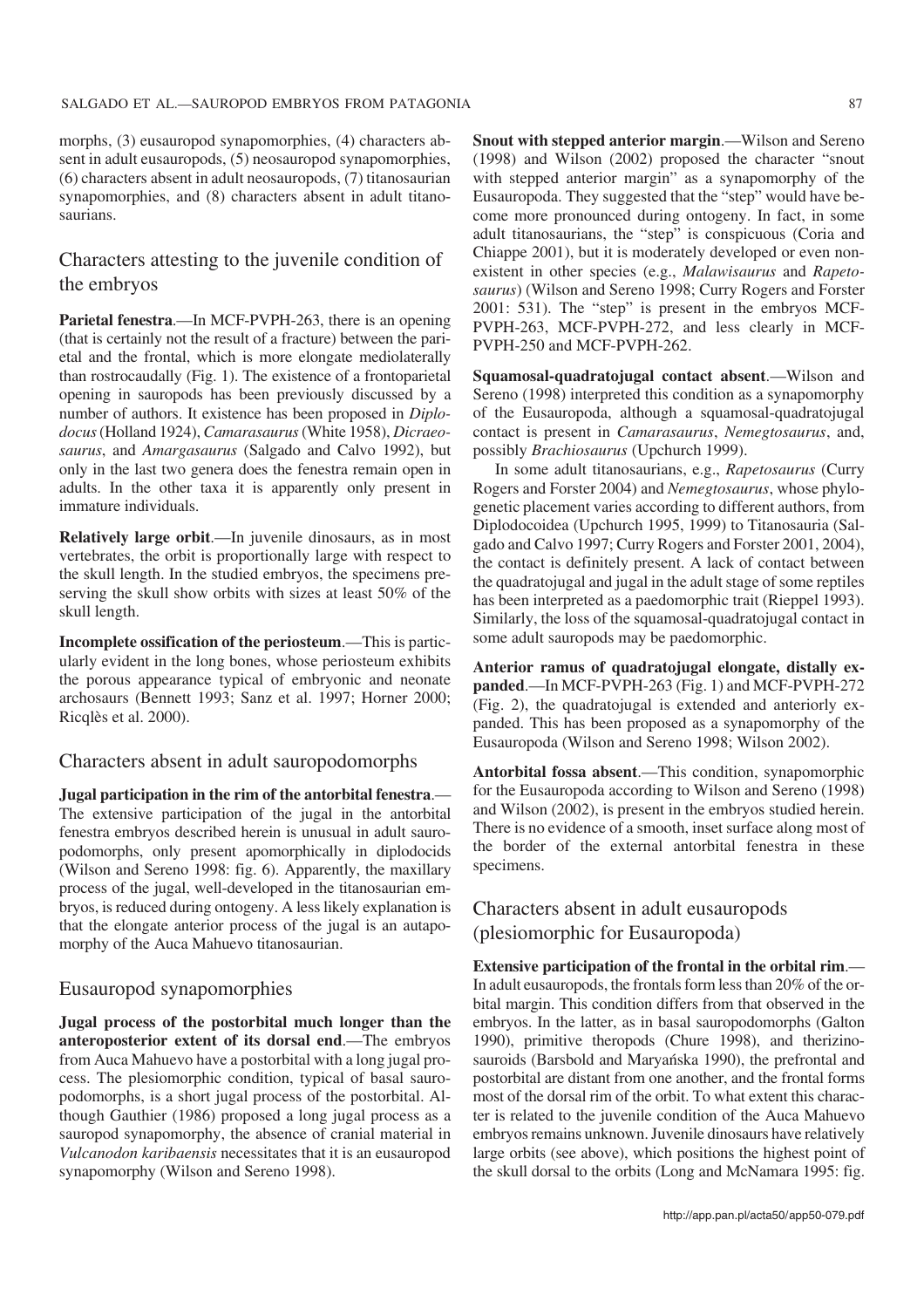

Fig. 5. Titanosaurian embryonic jugal. **A**. MCF−PVPH−264 (reversed). **B**. MCF−PVPH−263. **C**. MCF−PVPH−272. **D**. MCF−PVPH−262 (reversed).

4) and determines that the frontal has greater participation in the orbital rim. The contribution of the frontal to the orbit could reduce during eusauropod ontogeny, as the orbits pro− portionally decrease in size. In this case, ontogeny would coincide with eusauropod phylogeny.

**Non−retracted external nares**.—Upchurch (1995), Wilson and Sereno (1998), and Wilson (2002) stated that the partial retraction of the nares is a synapomorphy of eusauropods. In the studied embryos, although the narial opening cannot be clearly seen, we consider the nares to be non−retracted, given the probable placement of the nasals, the strong anterodorsal inclination of the lacrimal, and the anterior extent of the frontal.

Our understanding of the condition in adult titanosaurians is limited; furthermore, we do not know if all titanosaurians possessed the same narial configuration. Salgado and Calvo (1997) judged, based on an isolated premaxilla, from Los Blanquitos, Salta Province, Argentina (Powell 1979), and the premaxillae of *Malawisaurus dixeyi* (Jacobs et al. 1993), that titanosaurian nares would not have been fully retracted, dis− playing a "camarasauroid" configuration. Conversely, Curry Rogers and Forster (2001, 2004) interpreted that the external nares of *Rapetosaurus krausei* were fully retracted. Regard− less of the narial condition in adults of the Auca Mahuevo titanosaurian (partially or fully retracted), it is probable that the nares would have migrated posterodorsally during ontog− eny, from a non−retracted to a partially or fully retracted state.

**Absence of external narial fossa**.—Upchurch (1999: 111) stated that the narial fossa is a synapomorphy of the Eusauro− poda, possibly linked to the partial retraction of the nares. Al− though the condition in adult titanosaurians has not been es− tablished, Upchurch (1999) argued that, at least in *Malawi− saurus*, such a fossa was present.

In the embryos described herein, on the medial face of the maxilla, the maxillary shelf, which forms the floor of the ex− ternal narial fossa in eusauropods, does not seem to be pres− ent.

**Subcircular orbital margin**.—Character 25 of Wilson and Sereno (1998: 35) "infraorbital region of cranium shortened anteroposteriorly" encompasses two different features that are thought to be correlated (see Wilson and Sereno 1998: 67, "Characters Ordered by Anatomical Region"): "shape of the orbital margin" and "anteroventral extension of the laterotemporal (= infratemporal) fenestra."

According to these authors, the shortening of the infra− orbital area of the skull positions the laterotemporal and antorbital fenestrae close to one another. In this way, the or− bit becomes subtriangular in shape with the anteroventral margin acute, and the laterotemporal fenestra extends antero− ventrally partially under the orbit, forcing the reduction of the jugal and its exclusion from the ventral margin of the skull. This is the condition in all eusauropods, except in "*Rebbachisaurus*" *tessonei*, wherein the orbit is apomorphi− cally subcircular (Wilson 2002).

In the studied embryos, the orbit is subcircular and the jugal is anteroposteriorly elongate. This bone, which partici− pates in the ventral margin of the skull, forms the majority of the ventral rim of the orbit. Nevertheless, the anteroventral portion of the laterotemporal fenestra is clearly positioned ventral to the posterior part of the orbit. For this reason, we interpret that the extension of the laterotemporal fenestra ventral to the orbit has not resulted in the exclusion of the jugal from the ventral margin of the orbit nor the skull. Ac− cording to our interpretation, the exclusion of the jugal from the ventral margin of the skull inferred in adult titanosaurians (if, in fact, this is the case, as the quadratojugal of *Rapeto−*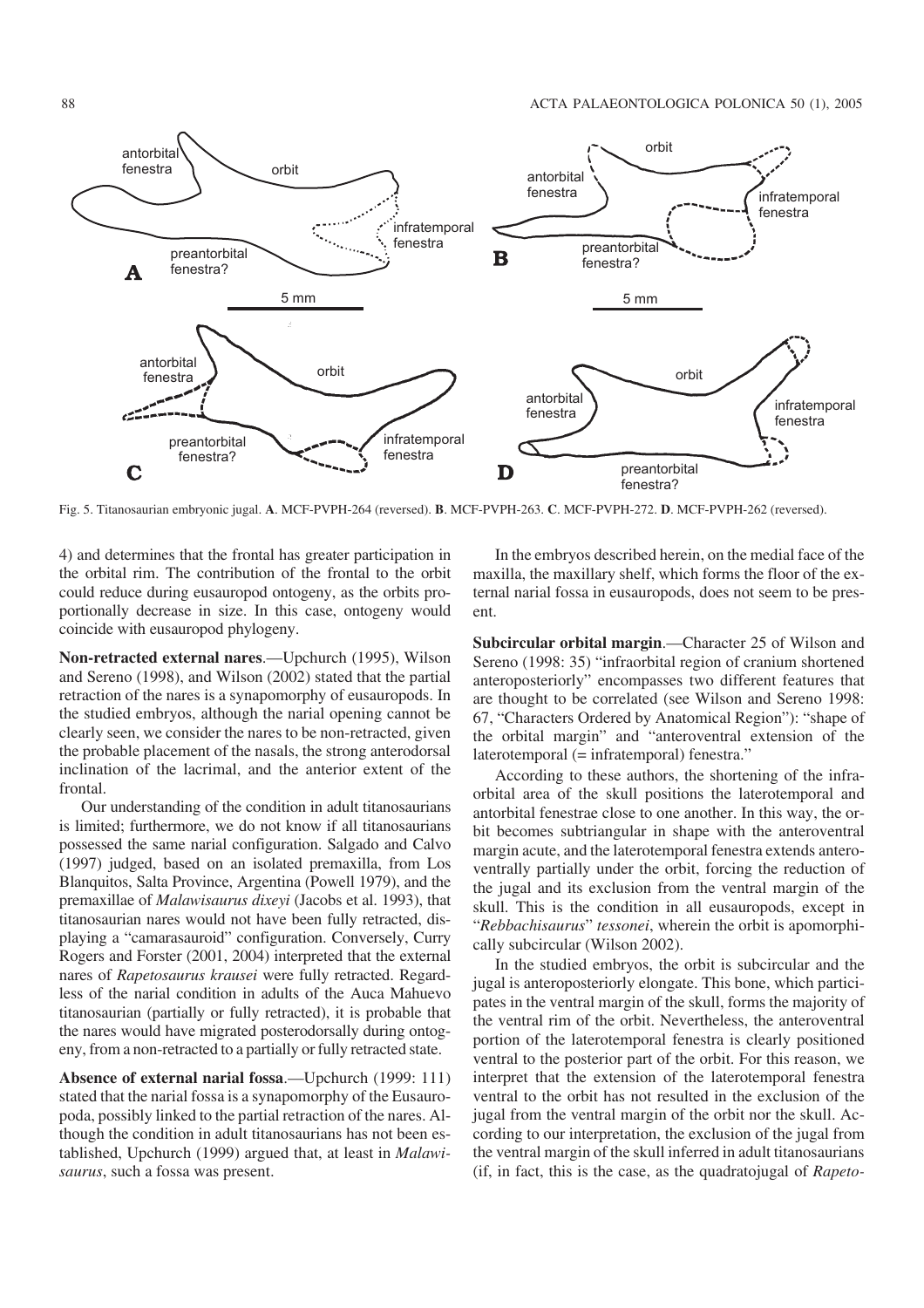*saurus krausei* is unknown) is caused by the posterior expan− sion of the maxilla. Moreover, the posterior extension of the maxilla would cause the enclosure and partial or complete obliteration of the preantorbital fenestra within the maxillary body, a condition seen in adult neosauropods.

This peculiar cranial morphology does not have a corre− late in titanosaurian phylogeny, since there are no known adult eusauropods with a partially enclosed, ventrally open preantorbital fenestra.

**Quadratojugal does not contact the maxilla**.—In eusauro− pods, the quadratojugal and the maxilla are in contact or at least very close to each other. As a possible consequence of this, the jugal is displaced dorsally from the ventral margin of the skull. In the studied embryos, the jugal is displaced dor− sally, but the lack of contact between the maxilla and quadratojugal necessitates that the jugal still participates in the ventral margin of the skull. The anteroposteriorly extensive embayment enclosed by the maxilla, jugal, and quadratojugal is thought to be homologous to the preantorbital fenestra.

#### Neosauropod synapomorphies

**Crown denticles absent**.—Wilson and Sereno (1998) pro− posed this character as a synapomorphy of neosauropods. Chiappe et al. (1998) pointed out that the teeth of the Auca Mahuevo embryos do not have serrations, which confirms their affiliation to that group of sauropods. All teeth in the embryos examined, MCF−PVPH−113b, 250, and 272 have the same morphology as those mentioned by Chiappe et al. (1998).

**Presence of preantorbital fenestra**.—This character was considered by Wilson and Sereno (1998, character 74) as a synapomorphy of the Neosauropoda, or of *Jobaria* + *Neo− sauropoda*, according to Wilson (2002: character 4). Up− church (1999), in contrast, claimed that the preantorbital fenestra was present only in the diplodocids *Diplodocus* and "*Barosaurus*" *africanus*, and *Nemegtosaurus*, a taxon he purported to be included in Diplodocoidea. In the latter ge− nus, however, he recognized that in the original description Nowiński (1971) had considered the absence of that opening.

In the described embryos, the large opening that is en− closed anteriorly by the posterior processes of the maxilla, dorsally by the jugal, and posteriorly by the quadratojugal (clearly seen in MCF−PVPH−263 and MCF−PVPH−147) is in− terpreted as homologous to the preantorbital fenestra. If accu− rately interpreted, the existence of this opening would be dem− onstrated in the embryos of titanosaurians, although we are uncertain if it persisted in adults, because of the dearth of adult skulls of undoubted titanosaurians (it is apparently present in *Rapetosaurus krausei*, Curry Rogers and Forster 2004). Wil− son and Sereno (1998) mentioned that the fenestra is not pres− ent in adult *Camarasaurus*, but is present in subadults. The presence of a possible preantorbital fenestra in specimens MCF−PVPH−263 and MCF−PVPH−147 would confirm that such an opening was present in embryos of at least one non−diplodocoid sauropod lineage (Fig. 6).

Given the lack of contact between the quadratojugal and maxilla, it is possible that the supposed preantorbital fenestra remained ventrally open. This interpretation is supported by the morphology of the maxilla in MCF−PVPH−264, where the maxillary posteroventral process is relatively short, and in MCF-PVPH-272, wherein the morphology of the quadratojugal is well known.

Wilson and Sereno (1998) and Salgado (1999) considered that the preantorbital fenestra is not a mere subdivision of the antorbital fenestra but rather an evolutionary novelty. Con− trarily, Witmer (1997) and Upchurch (1999) believed that the osseous bar separating the antorbital fenestra from the preant− orbital fenestra is the novel character, at least in diplodocoids. Our interpretation of the evidence provided by the embryos from Auca Mahuevo supports the first hypothesis.

**Ventral process of the postorbital broader mediolaterally than anteroposteriorly**. —Wilson and Sereno (1998) estab− lished this character as a synapomorphy of Neosauropoda (character 75), while Wilson (2002: character 16), hypothe− sized it as a synapomorphy of *Jobaria* + *Neosauropoda*. As seen in MCF-PVPH-263, the postorbital is wide mediolaterally, at least as much as it is broad anteroposteriorly.

**Long axis of the supratemporal fenestra oriented trans− versely**.—This character was mentioned by Wilson and Sereno (1998) and Wilson (2002) as a synapomorphy of *Omeisaurus* + *Neosauropoda*. This is the condition in the embryos from Auca Mahuevo, according to what is observed in MCF−PVPH−250 (Fig. 3) and MCF−PVPH−272 (Fig. 2).

### Characters absent in adult neosauropods (plesiomorphic for Neosauropoda)

**Mandible with short articular glenoid**.—Upchurch (1999: 116) stated that the quadrate articulation of the articular was elongate in most neosauropods, except *Brachiosaurus*. This author supposed that this character was reversed in this titanosauriform genus. Apparently, the embryos show the plesiomorphic condition, as seen in MCF−PVPH−264 where the articular has been preserved in dorsal view. Given the paucity of adult titanosaurian mandibles, it is not possible to establish whether this condition varied during ontogeny or if it represents a reversal within the clade Titanosauriformes (*Brachiosaurus*, *Saltasaurus*, their most recent common an− cestor and all of its descendants, Salgado et al. 1997).

#### Titanosaurian synapomorphies

**Skull proportionally wide posteriorly**.—In *Camarasaurus* and *Brachiosaurus*, the transverse width of the skull is approx− imately 50% of its anteroposterior length. In *Diplodocus* and *Nemegtosaurus*, it is 40%. There are few complete indisput− ably titanosaurian skulls. One of them comes from Rincón de los Sauces, Neuquén, Argentina. According to Coria and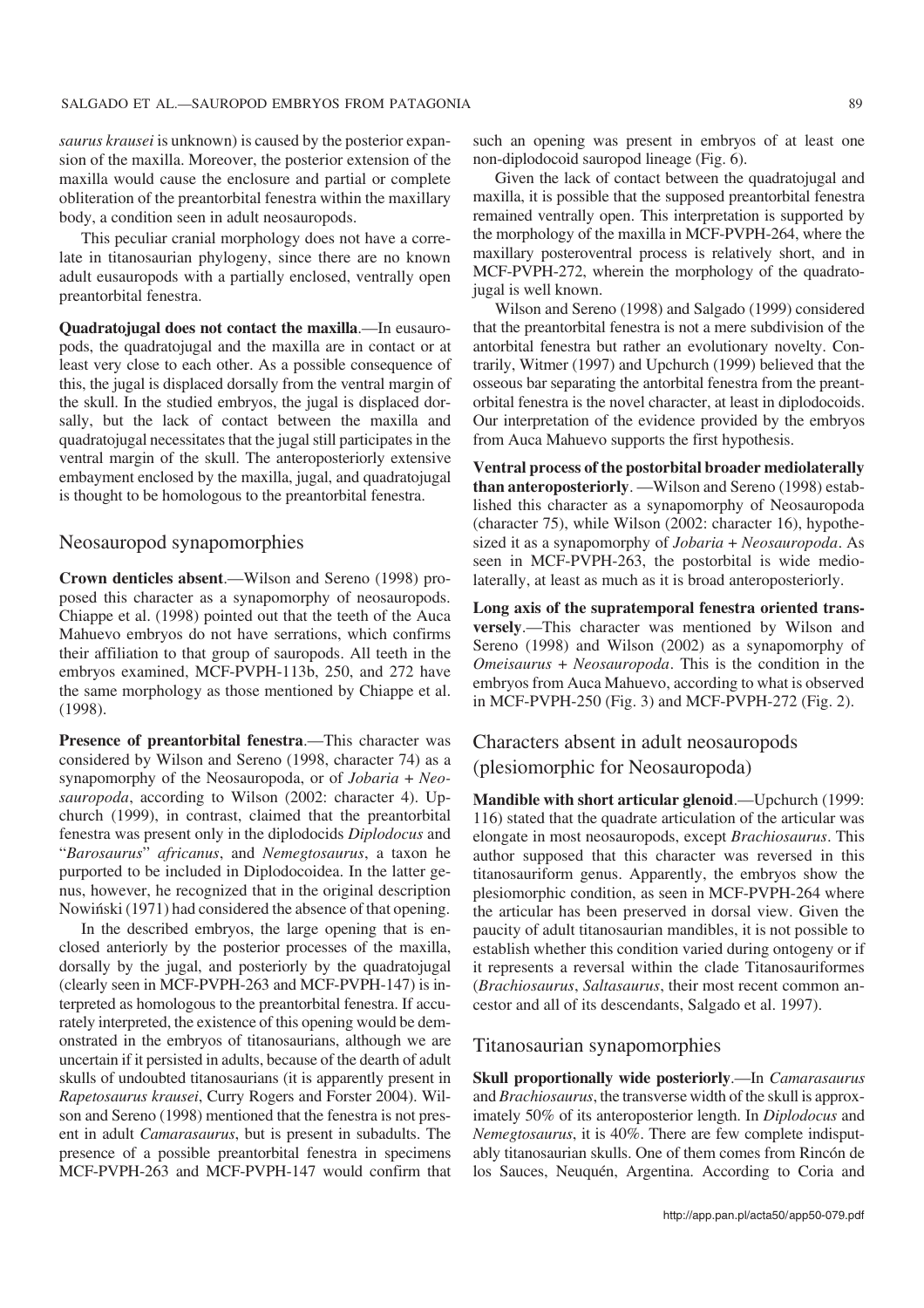

Fig. 6. Ontogenetic evolution of the sauropodomorph skull. The prosauropod skulls are based on *Mussaurus* embryo (**A**) and *Plateosaurus* adult (**B**). The titanosaurian skulls are based on the embryos from Auca Mahuevo (**C**) and *Nemegtosaurus* adult (**D**). Note the ventral expansion of the premaxilla and maxilla of the titanosaurian embryo (shaded area), which enclose the preantorbital fenestra in the adult stage.

Salgado (1999), this skull is 25 cm wide and 45 cm long, which corresponds to a width/length ratio of 55.55%. In the embryonic specimen MCF−PVPH−272, the width of the skull is more than the half of its length, a similar proportion to that observed in the titanosaur from Rincón de los Sauces. Al− though a proportionally wide skull has never been formally proposed as a titanosaurian synapomorphy, we propose it as a synapomorphy of at least a subgroup of Titanosauria.

**Low mandible**.—Some titanosaurians, such as *Antarcto− saurus wichmannianus* (Huene 1929; Powell 1986) and the titanosaur from Rincón de los Sauces (Coria and Salgado 1999), have a mandible that is extremely dorsoventrally low anteriorly. In MCF−PVPH−272 (Fig. 2), the proportions of the lower jaw seem to agree with those titanosaurian taxa.

### Characters absent in adult titanosaurians (plesiomorphic for titanosaurians)

**Supratemporal fenestra well−developed**.—Salgado and Calvo (1997: 38) pointed out that *Saltasaurus*, *Antarcto− saurus*, *Quaesitosaurus*, and *Nemegtosaurus* possess a re− duced, transversely narrow supratemporal fenestra. They stated that this character could be a synapomorphy of the Titanosauridae (defined as the most recent common ancestor of *Epachthosaurus*, *Malawisaurus*, and *Saltasaurus* and all of its descendants).

Nevertheless, Powell (1986, 1992) considered a reduced supratemporal fenestra as diagnostic of *Antarctosaurus wich−* *mannianus* and *Saltasaurus loricatus*. The titanosaurian from Rincón de los Sauces has a anteroposteriorly reduced fenestra which resembles those of *Antarctosaurus* and *Saltasaurus* (Coria and Salgado 1999). Upchurch (1999), however, argued that a small supratemporal fenestra is a character convergent between titanosaurians and diplodocoids.

In the embryos from Auca Mahuevo, the supratemporal fenestra is well−developed (MCF−PVPH−250 and MCF− PVPH−272). Hence, this character is plesiomorphic in the embryos.

**Tooth row posteriorly surpasses the anterior margin of the antorbital fenestra**.—Since the original description of *Antarctosaurus* (Huene 1929), it has been suspected that at least some titanosaurians have teeth that are restricted to the anterior region of the snout. This condition has been recently confirmed by the discovery of the titanosaurian specimen from Rincón de los Sauces, the teeth of which are limited to the anterior ends of the mandibles (Coria and Salgado 1999).

In contrast, in MCF−PVPH−263 (Fig. 1) and MCF−PVPH− 272 (Fig. 2), the tooth row extends posteriorly at least to the anterior margin of the antorbital fenestra. Furthermore, in MCF-PVPH-147, there is a tooth that is placed posterior to the anterior margin of the antorbital fenestra. In MCF−PVPH−250 (Fig. 4F), the ventral margin of the maxilla houses at least five alveoli, the posteriormost of which lies ventral to the antorbital fenestra. In the embryos from Auca Mahuevo, the teeth are not limited to the tip of the snout, as in adults of some titano− saurians.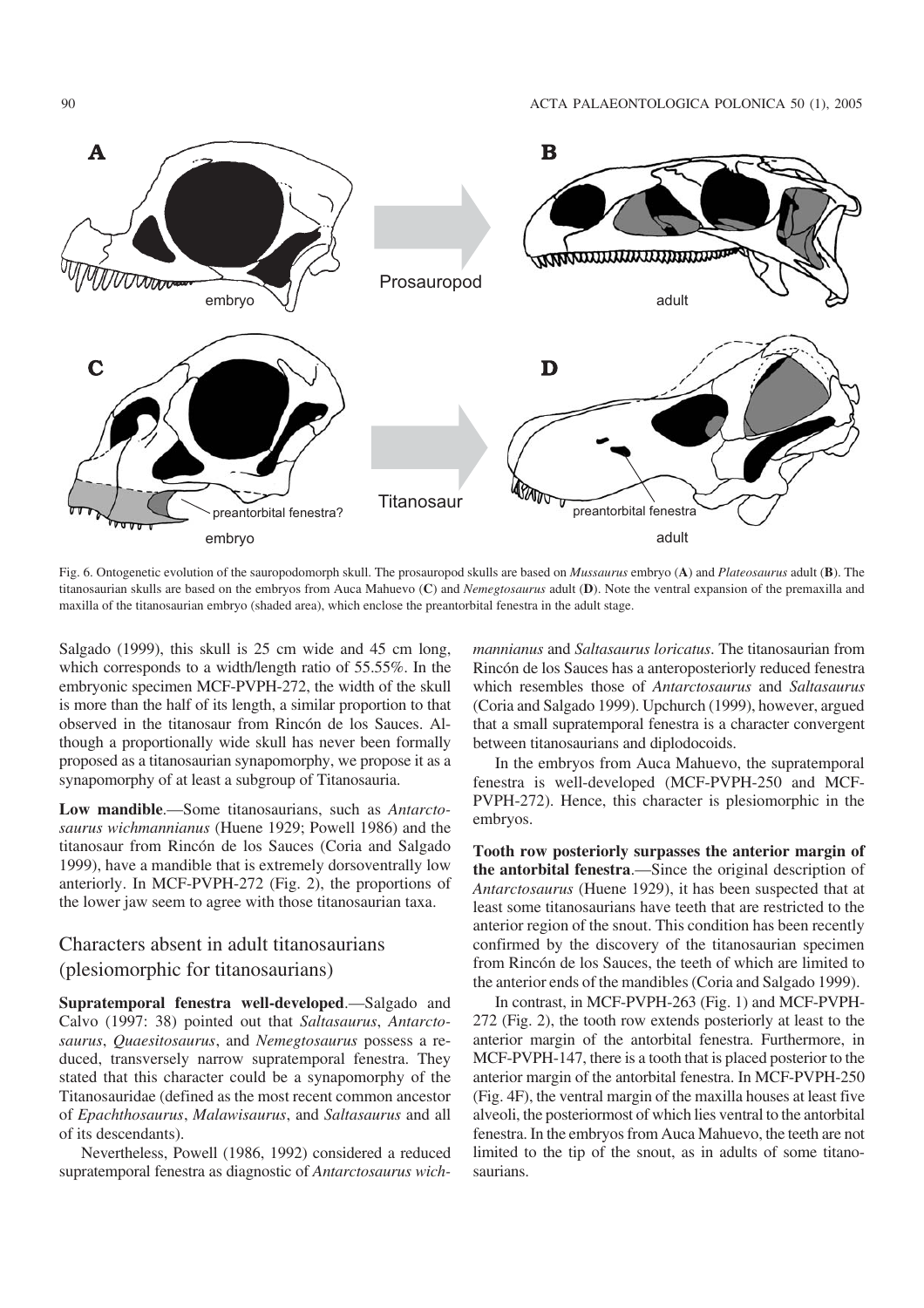#### SALGADO ET AL.—SAUROPOD EMBRYOS FROM PATAGONIA 91

In *Rapetosaurus krausei* and in embryos from Auca Mahuevo, the maxillary teeth extend ventral to the antorbital fenestra. This character constitutes a marked difference with the Diplodocoidea (Wilson 2002) and possibly with the titanosaurian from Rincón de los Sauces. However, the ante− rior extension of the antorbital fenestra dorsal to the tooth row has been included in the diagnosis of *Rapetosaurus krausei* by Curry Rogers and Forster (2001). As such, these authors did not view the posterior extension of the tooth row as a plesiomorphy, but rather as the result of an apomorphic lengthening of the antorbital fenestra.

### Conclusion

Comparisons between the embryonic skulls from Auca Mahuevo and the best−preserved skulls of adult sauropods exhibiting titanosaurian similarities (i.e., *Nemegtosaurus* and *Rapetosaurus*) indicate that dramatic transformations took place during the early ontogeny of these dinosaurs (Fig. 6). For instance, the frontals and parietals were greatly reduced in relative size and migrated dorsally to the posterodorsal re− gion of the orbit. The orbit became ventrally constricted and adopted an inverted tear−shaped contour. Furthermore, the rostrum became substantially enlarged, probably as a conse− quence of maxillary expansion, and the maxilla expanded posteriorly, establishing a connection with the quadratojugal. As such, the maxilla excluded the jugal from the ventral mar− gin of the skull and possibly enclosed the preantorbital fenestra within its body (Fig. 6). In addition, the external na− res likely expanded in size and migrated posterodorsally to a position dorsal to the orbits. Apparently, the temporal region of the skull (as known in other sauropods) experienced less dramatic changes during its early ontogeny. The most profound of these transformations undoubtedly affected the infraorbital and narial areas.

From the study of the embryos it can be concluded that the skull changes that occurred during the early ontogeny of titanosaurians do not exactly reflect the transformations that seem to have occurred during the evolution of the clade. Thus, although the developmental pathway illustrated by the embryos follows an overall "Haeckelian" pattern, it does not conform to this pattern in all details. The character combina− tion observed in the studied embryos is unknown for any adult eusauropod. Such a difference may well be the result of different portions of the skull developing at different rates.

The exclusion of the jugal from the ventral margin of the skull in adult neosauropods seems to be a two−fold change. The first step of this transformation probably involved the ventral expansion of the maxilla and premaxilla, while the sec− ond step is manifested in the subsequent expansion of the pos− terior processes of the maxilla, which enclosed and in some cases obliterated the preantorbital fenestra in the adult stage (Fig. 6). This two−part change likely occurred early during de− velopment. If a series of successive sister−taxa of adult sauro− podomorphs is considered (e.g., *Plateosaurus*, *Shunosaurus*,

*Omeisaurus*, and *Camarasaurus*) these changes are not evi− dent. They possibly took place in a neosauropod ancestor, be− cause a rudimentary, almost obliterated preantorbital fenestra became characteristic of the adult neosauropod skull (Wilson 2002).

## Acknowledgements

We thank Jeffrey A. Wilson, Matthew C. Lamanna, and Kristy Curry Rogers for critically reading this manuscript. Research was supported by the Ann and Gordon Getty Foundation, the Dirección General de Cultura del Neuquén, the Fundación Antorchas, the Infoquest Founda− tion, the Municipalidad de Plaza Huincul, and the National Geographic Society.

## References

- Barsbold, R. and Maryańska, T. 1990. Segnosauria. *In*: D. Weishampel, P. Dodson, and H. Osmólska (eds.), *The Dinosauria*, 408–415. Univer− sity of California Press, Berkeley.
- Bellairs, R. and Osmond, M. 1998. *The Atlas of Chick Development*. 323 pp. Academic Press, San Diego.
- Bennett, S.C. 1993. The ontogeny of *Pteranodon* and other pterosaurs. *Paleobiology* 19: 92–106.
- Berman, D.S. and McIntosh, J.S. 1978. Skull and relationships of the Upper Jurassic sauropod *Apatosaurus* (Reptilia, Saurischia). *Bulletin of the Carnegie Museum of Natural History* 8: 1–35.
- Bonaparte, J.F. and Vince, M. 1979. El hallazgo del primer nido de dinosaurios triásicos (Saurischia, Prosauropoda), Triásico Superior de Patagonia, Argentina. *Ameghiniana* 16: 173–182.
- Britt, B.B. and Naylor, B.G. 1994. An embryonic *Camarasaurus* (Dino− sauria, Sauropoda) from the Upper Jurassic Morrison Formation (Dry Mesa Quarry, Colorado). *In*: K. Carpenter, F. Hirsch, and J.R. Horner (eds.), *Dinosaur Eggs and Babies*, 256–264. Cambridge University Press, New York.
- Chiappe, L.M., Coria, R.A., Dingus, L., Jackson, F., Chinsamy, A., and Fox, M. 1998. Sauropod dinosaur embryos from the Late Cretaceous of Patagonia. *Nature* 396: 258–261.
- Chiappe, L.M., Salgado, L., and Coria, R.A. 2001. Embryonic skulls of titanosaur sauropod dinosaurs. *Science* 293: 2444–2446.
- Chure, D.J. 1998. On the orbit of theropod dinosaurs. *Gaia* 15: 233–240.
- Coria, R.A. and Chiappe, L.M. 2001. Tooth replacement in a sauropod premaxilla from the Upper Cretaceous of Patagonia, Argentina. *Ameg− hiniana* 38: 463–466.
- Coria, R.A. and Salgado, L. 1999. Nuevos aportes a la anatomía craneana de los saurópodos titanosáuridos. *Ameghiniana* 36: 98.
- Curry Rogers, K. and Forster, C.A. 2001. The last of the dinosaur titans: a new sauropod from Madagascar. *Nature* 412: 530–434.
- Curry Rogers, K. and Forster, C.A. 2004. The skull of *Rapetosaurus krausei* (Sauropoda: Titanosauria) from the Late Cretaceous of Madagascar. *Journal of Vertebrate Paleontology* 24: 121–144.
- Dingus, L., Clarke, J., Scott, G.R., Swisher III, C.C., Chiappe, L.M., and Coria, L.M. 2000. Stratigraphy and magnetostratigraphic/faunal con− straints for the age of sauropod embryo−bearing rocks in the Neuquén Group (Late Cretaceous, Neuquén Province, Argentina). *American Mu− seum Novitates* 3290: 1–11.
- Gauthier, J.A. 1986. Saurischian monophyly and the origin of birds. *In* K. Padian (ed.), The Origin of Birds and the Evolution of Flight. *Memoirs of the California Academy of Sciences* 8: 1–55.
- Holland, W.J. 1924. The skull of *Diplodocus*. *Memoirs of the Carnegie Mu− seum* 9: 379–403.